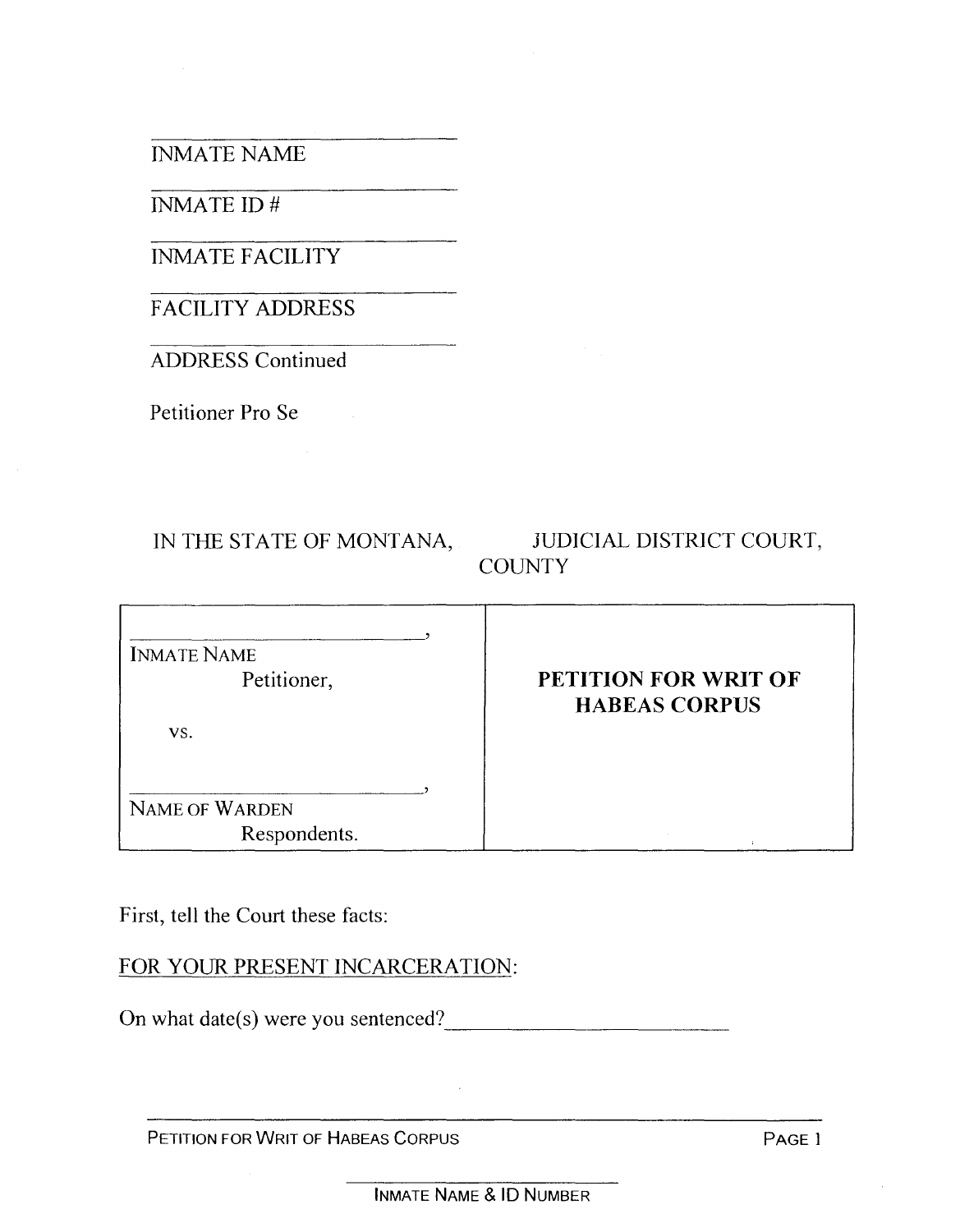What was the sentence(s)?  $\qquad \qquad$ 

Did the judge give you credit for time served on this sentence?

How much?

In the space below tell the Court in your own words why you believe you are now or will be illegally incarcerated in the future. You do not need to cite any case law or statutes. Please be as brief as possible and do not use any more than the paper provided. You do not need to use all the paper provided. If you do not understand this form or the instructions or you do not read or write English, see your case manager.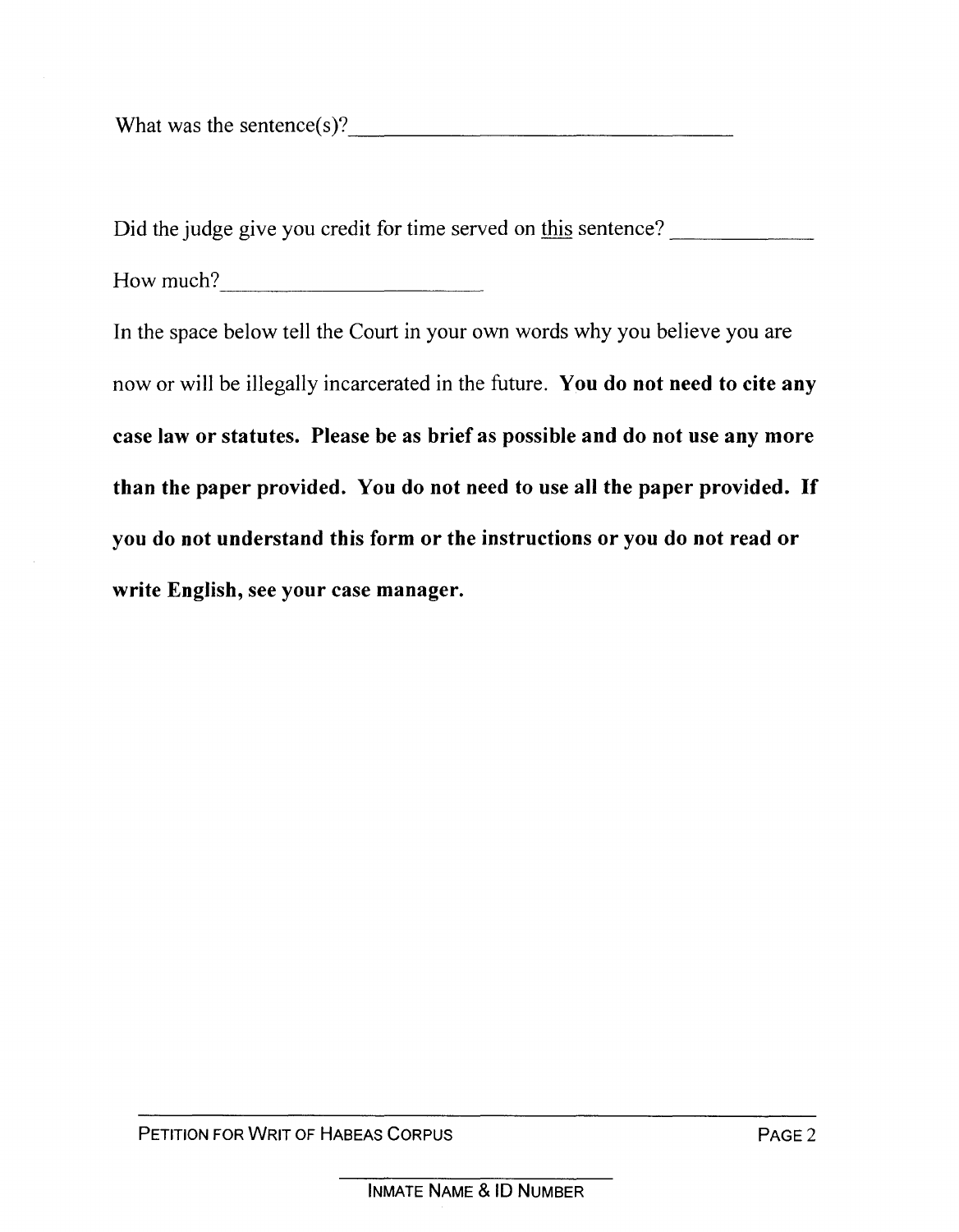**PETITION FOR WRIT OF HABEAS CORPUS PAGE 3**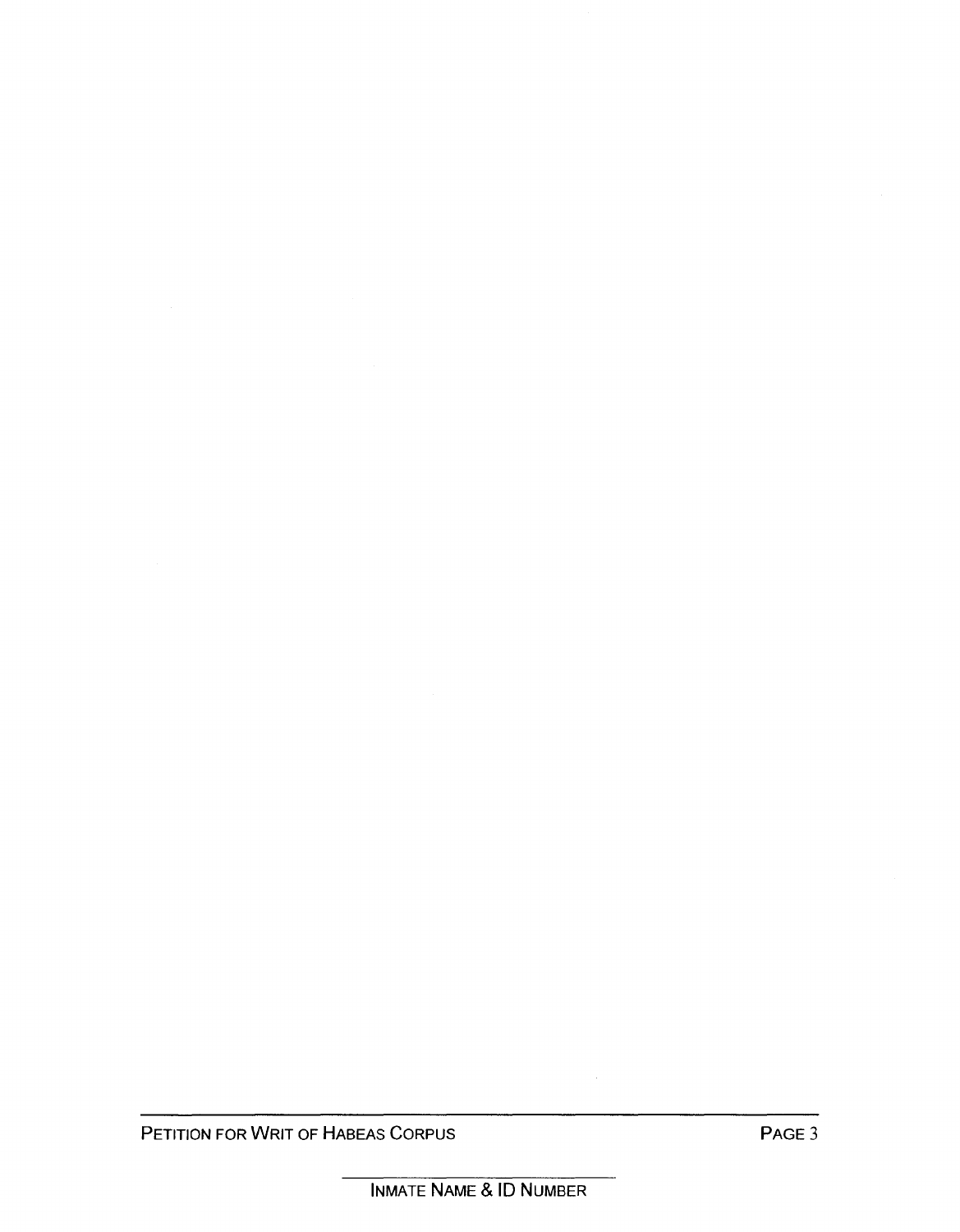PETITION FOR WRIT OF HABEAS CORPUS **PAGE 4**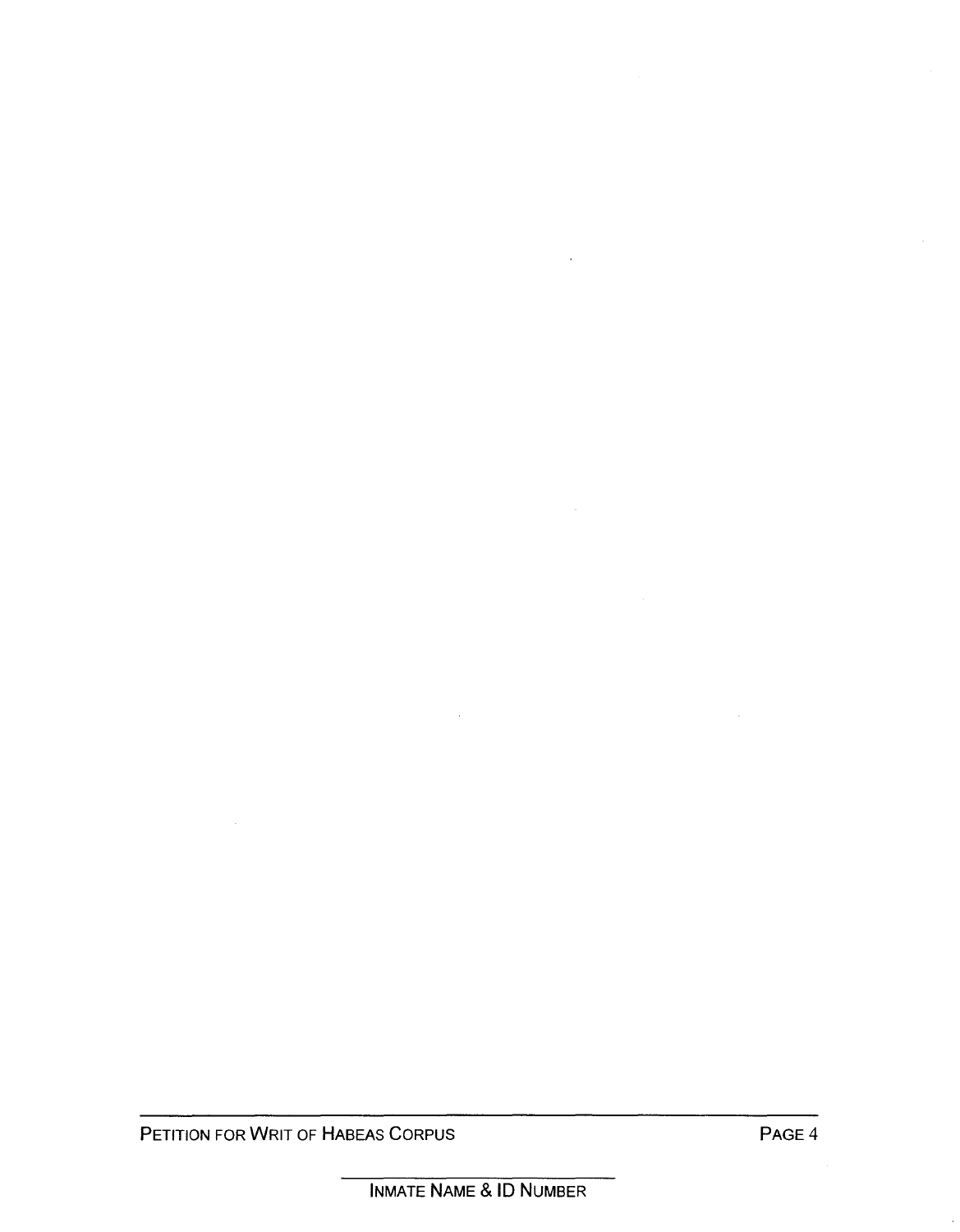## VERIFICATION

STATE OF MONTANA)

ss. County of  $\frac{1}{\sqrt{2\pi}}$ 

I swear that I wrote this petition for habeas corpus myself. If you did not

write this yourself, who wrote it for you?

I believe I am being incarcerated illegally.

I know of my own knowledge that everything in this petition is true.

DATED this \_\_\_ day of \_\_\_\_\_\_\_\_\_\_\_\_ \_ DAY MONTH YEAR

> INMATE SIGNATURE PETITIONER PRO SE

## CERTIFICATE OF SERVICE

I hereby certify that on this day of \_\_\_\_\_\_\_\_ \_ DATE MONTH YEAR I put a copy of this PETITION FOR WRIT OF HABEAS CORPUS in the prison

mail system with a prison mailing request.

INMATE NAME & ID NUMBER PETITIONER PRO SE

PETITION FOR WRIT OF HABEAS CORPUS